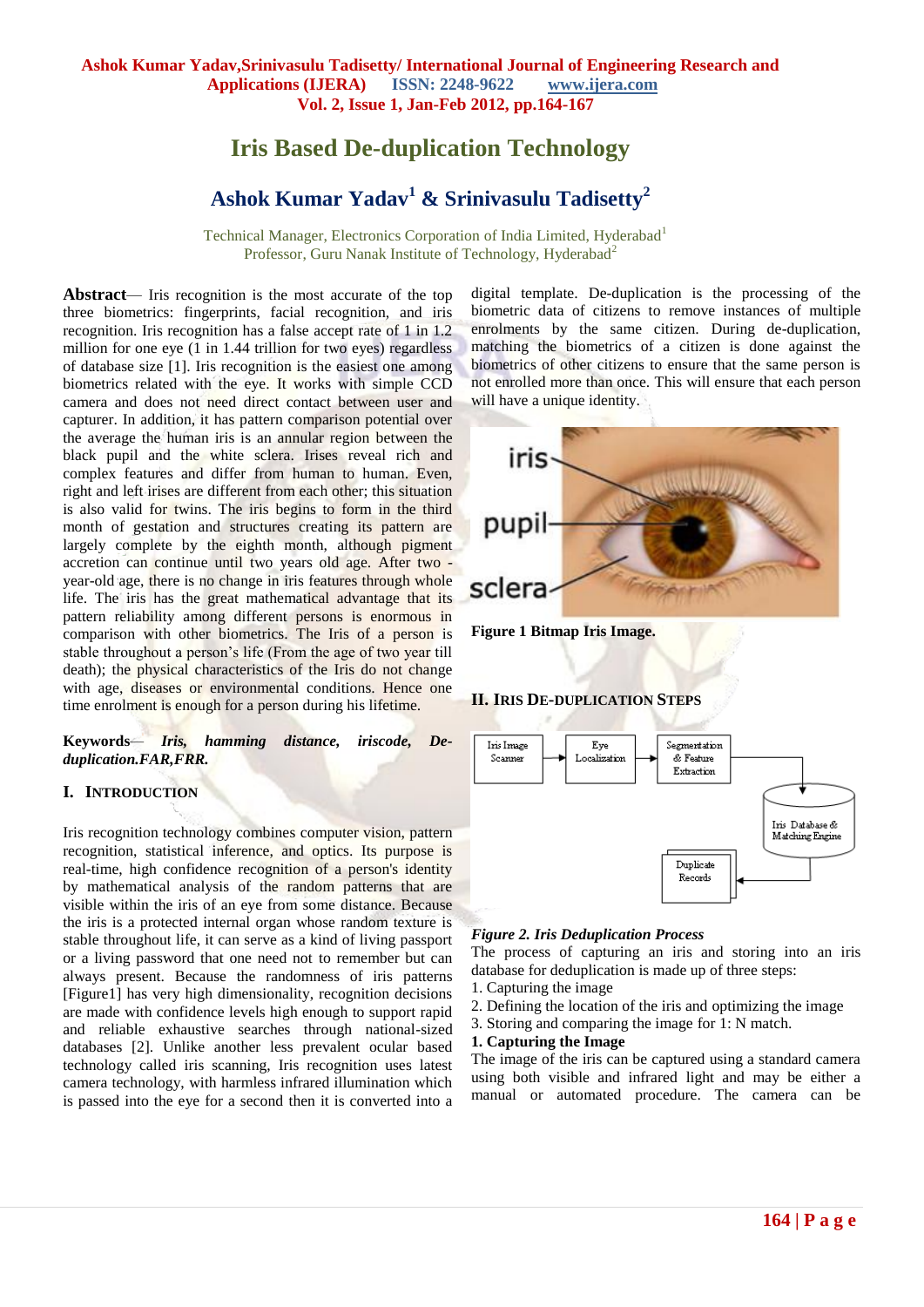## **Ashok Kumar Yadav,Srinivasulu Tadisetty/ International Journal of Engineering Research and Applications (IJERA) ISSN: 2248-9622 www.ijera.com Vol. 2, Issue 1, Jan-Feb 2012, pp.164-167**

positioned between three and a half inches and one meter to capture the image. In the manual procedure, the user needs to adjust the camera to get the iris in focus and needs to be within six to twelve inches of the camera. This process is much more manually intensive and requires proper user training to be successful. The automatic procedure uses a set of cameras that locate the face and iris automatically thus making this process much more user friendly. A typical block diagram of iris based de duplication is shown in Figure2.

#### **2. Defining the Location of the Iris and Optimizing the Image**

Once the camera has located the eye, the iris recognition system then identifies the image that has the best focus and clarity of the iris. The image is then analyzed to identify the outer boundary of the iris where it meets the white sclera of the eye, the pupillary boundary and the centre of the pupil. This results in the precise location of the circular iris as shown in figure 3. The iris recognition system then identifies the areas of the iris image that are suitable for feature extraction and analysis. This involves removing areas that are covered by the eyelids, any deep shadows and reflective areas.



**Figure 3: Iris & its circular Iris Location.**

#### **3. Storing and Comparing the Image for 1.N match**

Once the image has been captured, an algorithm uses to filter and map segments of the iris into hundreds of vectors. The 2- D Gabor filter is for finding simply the "what" and "where" of the image. These algorithms also take into account the changes that can occur with an iris, for example the pupil's expansion and contraction in response to light will stretch and skew the iris. This information is used to produce what is known as the IrisCode, which is a 512-byte record. This record is then stored in a database for future comparison. When a comparison is required the same process is followed but instead of storing the record it is compared to all the IrisCode records stored in the database. The comparison also doesn't actually compare the image of the iris but rather compares the hexadecimal value produced after the algorithms have been applied. In order to compare the stored IrisCode record with an image just scanned, a calculation of the Hamming Distance is required. The Hamming Distance is a measure of the variation between the IrisCode record for the current iris and the IrisCode records stored in the database [4]. Each of the 2048 bits is compared against each other, i.e. bit 1 from the current IrisCode and bit 1 from the stored IrisCode record are compared, then bit 2 and so on. Any bits that don't

match are assigned a value of one and bits that do match a value of zero. Once all the bits have been compared, the number of non-matching bits is divided by the total number of bits to produce a two-digit figure of how the two IrisCode records differ [Figure2]. For example a Hamming Distance of 0.20 means that the two IrisCode differ by 20%.With all biometric systems there are two error rates that need to be taken into consideration. False Reject Rate (FRR) occurs when the biometric measurement taken from the live subject fails to match the template stored in the biometric system. False Accept Rate (FAR) occurs when the measurement taken from the live subject is so close to another subject's template that a correct match will be declared by mistake. The point at which the FRR and the FAR are equal is known as the Crossover Error Rate (CER). The lower the CER, the more reliable and accurate the system is. In iris recognition technology, a Hamming Distance of .342 is the nominal CER. This means that if the difference between a presented IrisCode record and one in the database is 34.2% or greater then they are considered to have come from two different subjects. During recognition mode, this comparison has to occur between the IrisCode record from the live subject and every IrisCode stored in the database before the live subject is rejected. The following table1 shows the probabilities of false accept and false reject with iris recognition technology:

| <b>Hamming</b>  | <b>False Accept</b>     | <b>False Reject</b>   |
|-----------------|-------------------------|-----------------------|
| <b>Distance</b> | <b>Probability</b>      | <b>Probability</b>    |
| .28             | $1 \text{ in } 10^{12}$ | 1 in 11,400           |
| .29             | $1$ in $1011$           | 1 in 22,700           |
| .30             | $1$ in 6.2 billion      | 1 in 46,000           |
| .31             | 1.in 665 billion        | 1 in 95,000           |
| .32             | 1 in 81 million         | 1 in 201,000          |
| .33             | 1 in 11 million         | 1 in 433,000          |
| .34             | $1$ in 1.7 million      | 1 in 950,000          |
| .35             | 1 in 295.000            | $1$ in $2.12$ million |
| .36             | 1 in 57,000             | $1$ in 4.84 million   |
| .37             | 1 in 12,300             | $1$ in $11.3$ million |

**Table 1: Hamming Distances & Error Probabilities.**

#### **III. ADVANTAGES OF IRIS DE-DUPLICATION**

The physiological properties of irises are major advantages to using them as a method of authentication. One of the most important advantages of using Iris as a Biometric is the lower effort, lesser infrastructure (servers, database licenses, data center infrastructure etc) required for de-duplication, whereas finger print Deduplication requires more than 50 times infrastructure and more human effort. Another related cost that is normally overlooked is the infrastructure maintenance cost for running such as huge data center like, manpower, power consumption, annual maintenance costs for hardware and software etc.The morphogenesis of the iris that occurs during the seventh month of gestation results in the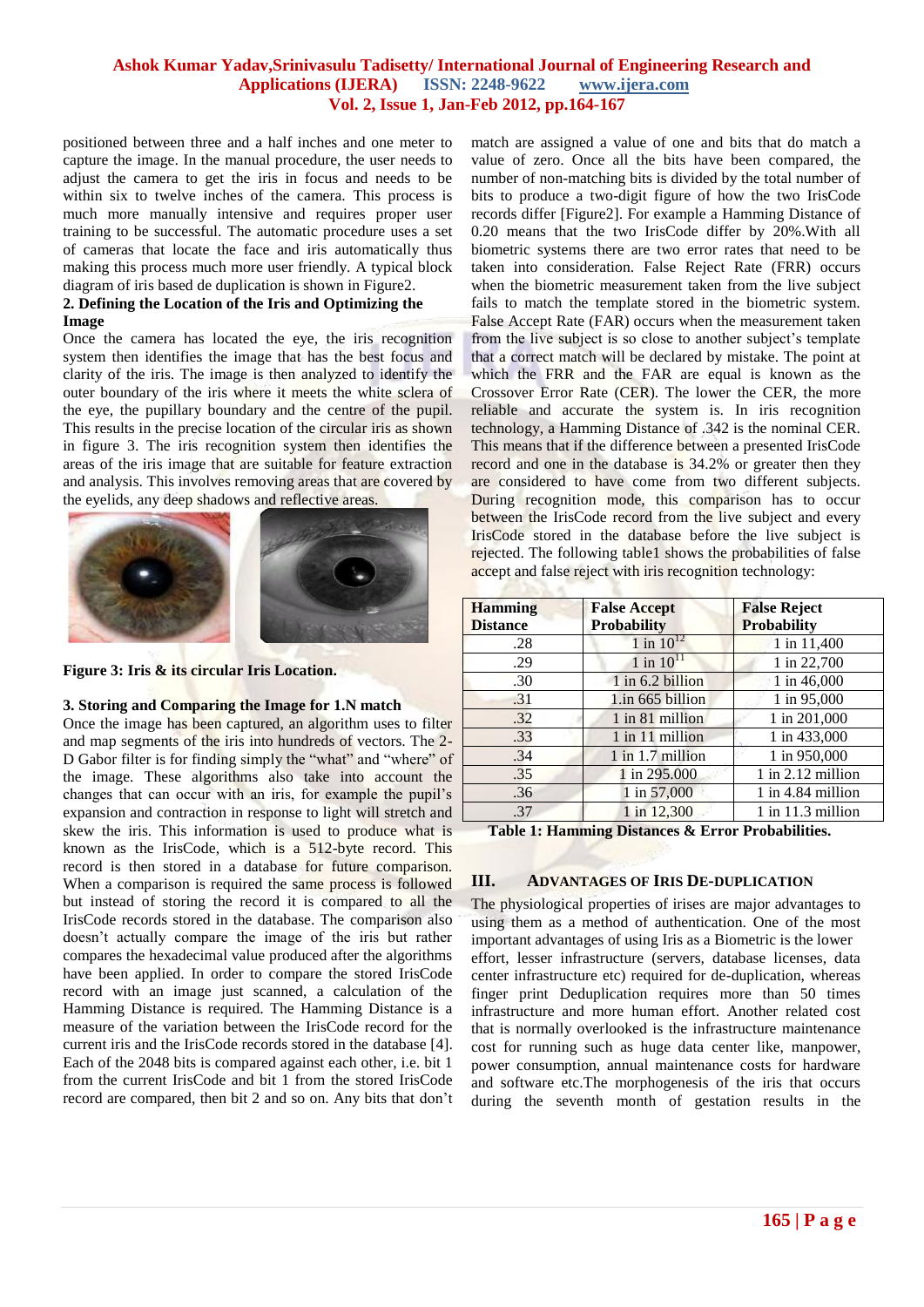### **Ashok Kumar Yadav,Srinivasulu Tadisetty/ International Journal of Engineering Research and Applications (IJERA) ISSN: 2248-9622 www.ijera.com Vol. 2, Issue 1, Jan-Feb 2012, pp.164-167**

uniqueness of the iris even between multi-birth children. These patterns remain stable throughout life and are protected by the body's own mechanisms. This randomness in irises makes them very difficult to forge and hence imitate the actual person. In addition to the physiological benefits, iris-scanning technology is not very intrusive as there is no direct contact between the subject and the camera technology. It is noninvasive, as it does not use any laser technology, just simple video technology. The accurateness of the scanning technology is a major benefit with error rates being very low, hence resulting in a highly reliable system for identification. Scalability and speed of the technology are a major advantage. The speed of the database iris records are stored in is very important.

## **IV. DISADVANTAGES OF IRIS DE-DUPLICATION**

As with any technology there are challenges with iris recognition. The iris is a very small organ to scan from a distance. It is a moving target and can be obscured by objects such as the eyelid and eyelashes. Subjects who are blind or have cataracts can also pose a challenge to iris recognition, as there is difficulty in reading the iris [9]. The camera used in the process needs to have the correct amount of illumination. Without this, it is very difficult to capture an accurate image of the iris. Along with illumination comes the problem with reflective surfaces within the range of the camera as well as any unusual lighting that may occur. All of these impact the ability of the camera to capture an accurate image. The system linked with the camera is currently only capturing images in a monochrome format. This results in problems with the limitations of grayscale making it difficult to distinguish the darker iris colourations from the pupil. Although there is minimal intrusiveness with iris recognition, there is still the need for cooperation from subjects to enroll in the system and undergo subsequent authentication scans. Enrolling a noncooperative subject would prove very difficult indeed. Inadequate training of users at the initial enrolment period will cause problems both at the initial enrolment time and subsequent authentications. Frustrated users will not help make the system any easier to use and will not be accepted by users as a convenient authentication method. Communication with users plays a major part in implementing such a system successfully.

#### **V. APPLICATIONS OF IRIS DEDUPLICATION**

The most obvious use of iris recognition technology is within the computing environment. Users are only able to access the systems they have privileges to access and it's very difficult for someone to replicate an iris for authentication. The technology can not only be used for securing log on but also in areas such as file and directory access, web site access and key access for file encryption and decryption. In a network environment, a system may be configured to compare the live template to the stored template and if a match is found then

the user's access privileges are passed back to the client. In other implementations, after a match is found, the server returns a username and password to the client, which then transmits this information to the network server to allow access to the systems the user has privileges to Enterprise applications are also being worked on in the areas of ecommerce, healthcare applications for medical records protection, insurance and brokerage transactions. Mounting a scanner by the access door and authenticating people via their iris is a good method of ensuring only those whose templates are in the database for computer room access are actually allowed in. This helps to alleviate problems associated with swipe card access where some systems have to be manually programmed with specific card numbers and robust processes need to be in place to ensure access lists are regularly reviewed. Swipe cards are also easily lost, stolen or borrowed. Iris recognition is also being utilized or considered in other areas of daily life. ATMs are a major area where iris recognition is being trailed. This would reduce the requirement for customers to produce identification, bank books, account numbers etc and would result in faster transaction times that leave the bank teller with more time to concentrate on the level of service provided to the customer.

Iris De-duplication can be used to eliminate duplicate user of public distribution system by making the database of entire population of beneficiaries. The speed of the matching engine is more important for handling the more than one billion database of the population of the country like India. Iris based deduplication is one of the best choice to meet the speed and accuracy for removing the duplicate records in population database.

#### **VI. CONCLUSION**

The uniqueness of the iris and low probability of a false acceptance or false rejection all contribute to the benefits of using iris de-duplication technology. It provides an accurate and secure method of authenticating users, is a non-intrusive method and has the speed required to minimize user frustration when accessing systems. Users no longer have to worry about remembering demographic details and system administrators no longer need to worry identity of users disclosing demographic details like name, father name, date of birth, address, etc. that can be easily duplicated. If a twofactor authentication system is implemented, for example iris recognition with a smart card, then the strength of authentication increases and provides another part to defense in depth for the individuals. Presently Unique Identification Authority of India (UIDAI) is making biometric database by using iris based deduplication to eliminate the duplicate enrollee in the entire Indian Population database [3].